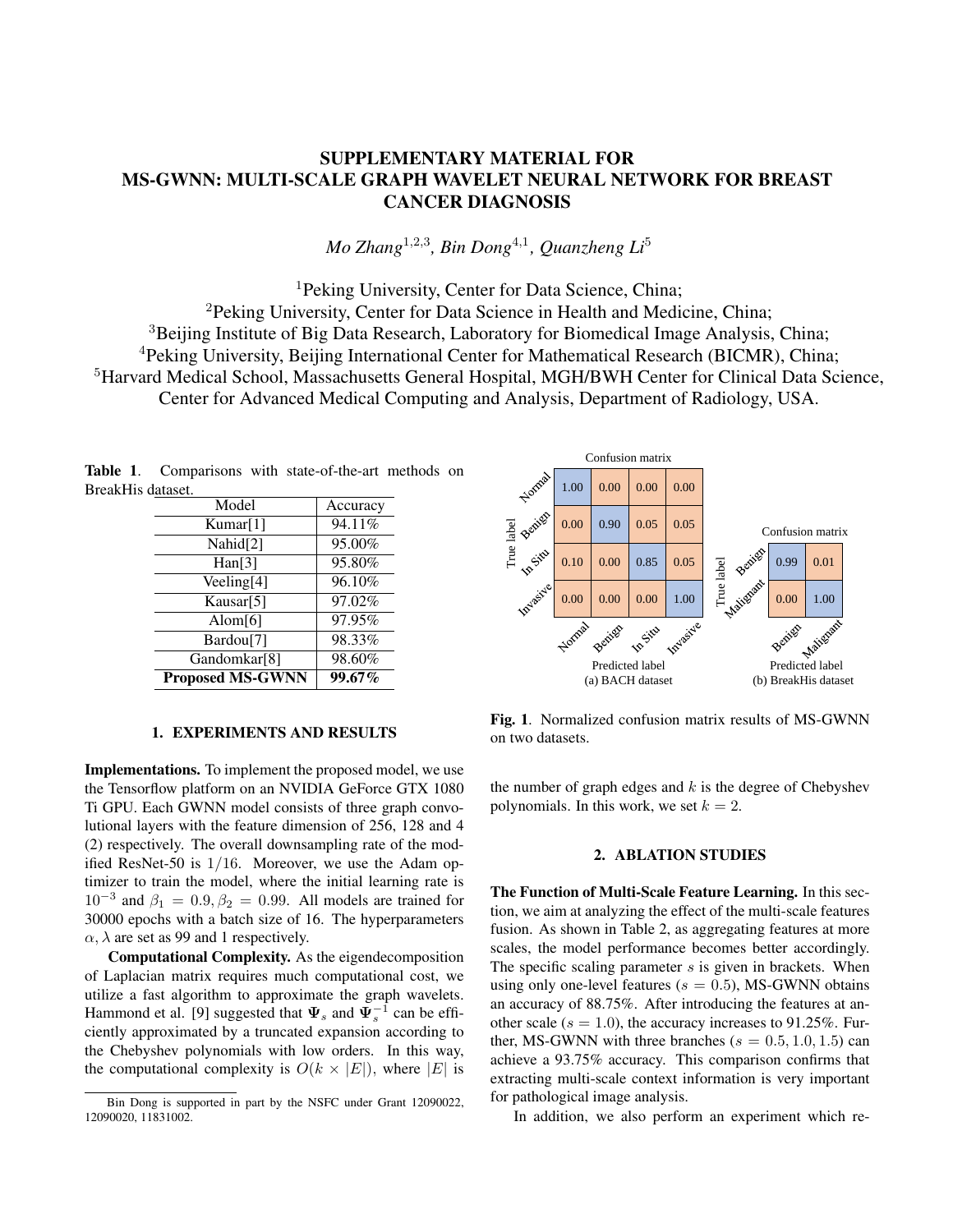

Fig. 2. Visualization of the wavelet bases at different scales. The small, medium and large scale correspond to  $s = 1,3,5$ respectively. Top row: multi-scale graph wavelets  $\Psi_{si}$  centered at node i. Bottom row: the receptive fields corresponding to the above wavelets. Each square denotes a node (patch) in the graph (image). The red point is the center node  $i$  and the other green points are the neighborhood of node  $i$ . As the scaling parameter  $s$  gets larger, the receptive field of node  $i$  becomes wider accordingly.

Table 2. Ablation study of the multi-scale feature learning on BACH dataset. MS-GWNN-1 ( $s = 0.5$ ) denotes the MS-GWNN model with one branch ( $s = 0.5$ ).

| Model                         | Accuracy |  |
|-------------------------------|----------|--|
| <b>GCN</b>                    | 88.75%   |  |
| $MS-GWNN-1$ (s=0.5)           | 88.75%   |  |
| $MS-GWNN-1$ (s=1.0)           | 88.75%   |  |
| $MS-GWNN-1$ (s=1.5)           | 87.50%   |  |
| $MS-GWNN-2$ (s=0.5,1.0)       | 91.25%   |  |
| $MS-GWNN-2$ (s=0.5,1.5)       | 92.50%   |  |
| $MS-GWNN-2$ (s=1.0,1.5)       | 91.25%   |  |
| MS-GWNN-3 $(s=0.5, 1.0, 1.5)$ | 93.75%   |  |
|                               |          |  |

places the multi-branch GWNNs in MS-GWNN as the traditional graph convolutional network (GCN) [10]. As shown in Table 2, GCN achieves a similar result to MS-GWNN with one branch. However, due to the high spareness of graph wavelets, GWNN is much more computationally efficient than GCN, which has also been discussed in the previous work [11]. Visualization of the wavelet bases at different scales. To further investigate the working mechanism of MS-GWNN, we show the graph wavelet bases at different scales in the top row of Fig. 2. Each small square represents a node in the constructed graph, and the node-to-patch correspondence relation is drawn in the raw image as shown in the second row of Fig. 2. Specifically, the red square denotes

the node *i* which the wavelet  $\Psi_{si}$  centered at, and the green squares denote the neighbourhood of node  $i$  whose values are greater than 0 in the wavelet  $\Psi_{si}$ . As the scale gets larger, the scope of neighborhood becomes wider accordingly, meaning that the receptive field of node  $i$  is gradually expanding. At the small scale  $(s = 1)$ , only a minority of nodes contribute to the embedding updating of node  $i$ . However, at the large scale  $(s = 5)$ , the neighborhood nodes increase a lot which nearly spread on the entire tissue. In such setting, information can be propagated among the tissue structures at different levels, enabling MS-GWNN to acquire multi-scale contextual features.

## 3. REFERENCES

- [1] Abhinav Kumar, Sanjay Kumar Singh, Sonal Saxena, K Lakshmanan, Arun Kumar Sangaiah, Himanshu Chauhan, Sameer Shrivastava, and Raj Kumar Singh, "Deep feature learning for histopathological image classification of canine mammary tumors and human breast cancer," *Information Sciences*, vol. 508, pp. 405–421, 2020.
- [2] Abdullah-Al Nahid and Yinan Kong, "Histopathological breast-image classification using concatenated r–g–b histogram information," *Annals of Data Science*, vol. 6, no. 3, pp. 513–529, 2019.
- [3] Zhongyi Han, Benzheng Wei, Yuanjie Zheng, Yilong